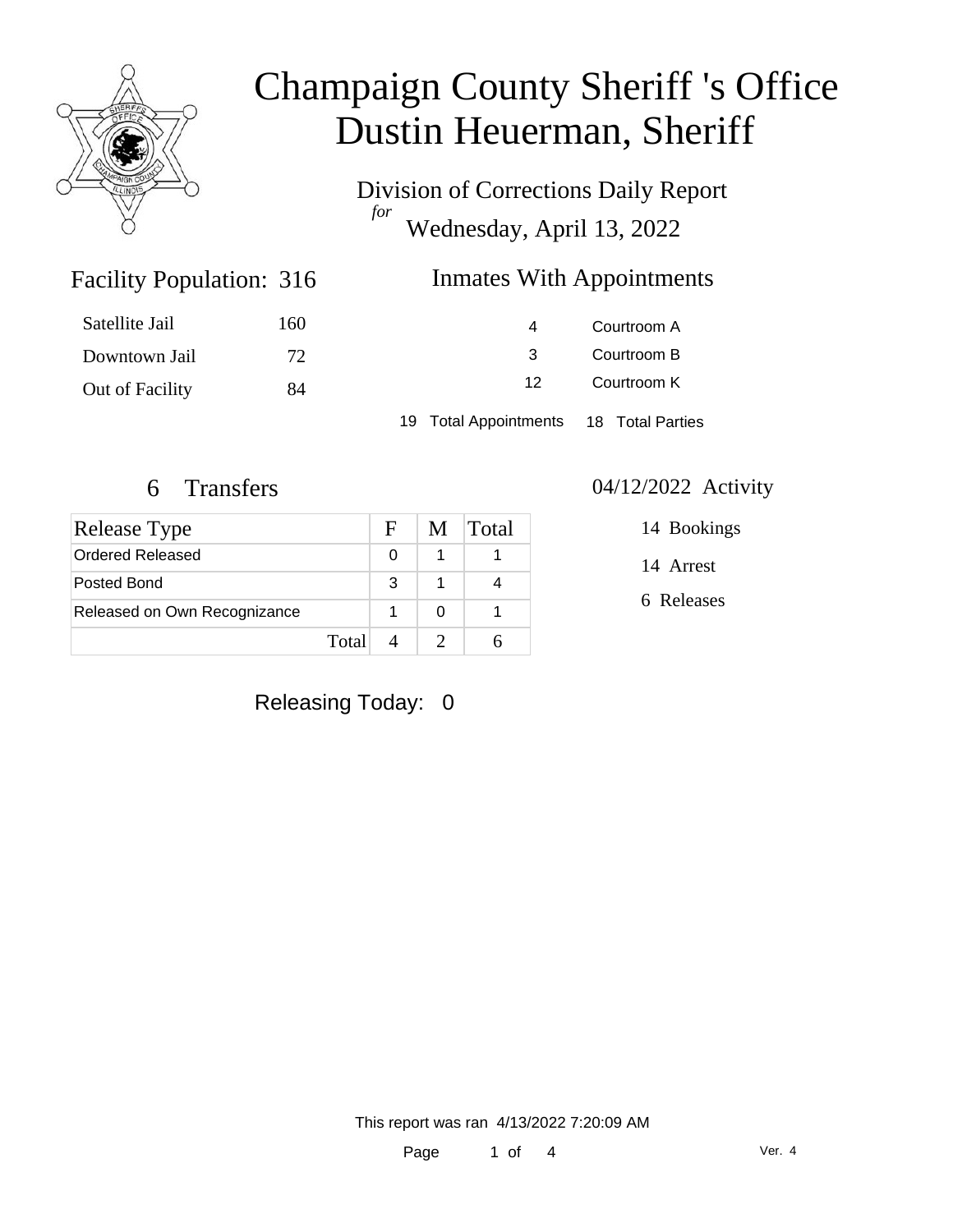

Division of Corrections Daily Report *for* Wednesday, April 13, 2022

#### Custody Status Count

- Electronic Home Dentention 14
	- Felony Arraignment 12
		- Felony Other 2
	- Felony Pre-Sentence 7
		- Felony Pre-Trial 224
	- Felony Pre-Trial DUI 6
	- Felony Sentenced CCSO 4
	- Felony Sentenced IDOC 26
		- Hold Other 1
	- Misdemeanor Arraignment 5
		- Misdemeanor Pre-Trial 9
- Misdemeanor Sentenced CCSO 1
	- Petition to Revoke 1
	- Remanded to DHS 3
		- Traffic Pre-Trial 1
			- Total 316

This report was ran 4/13/2022 7:20:09 AM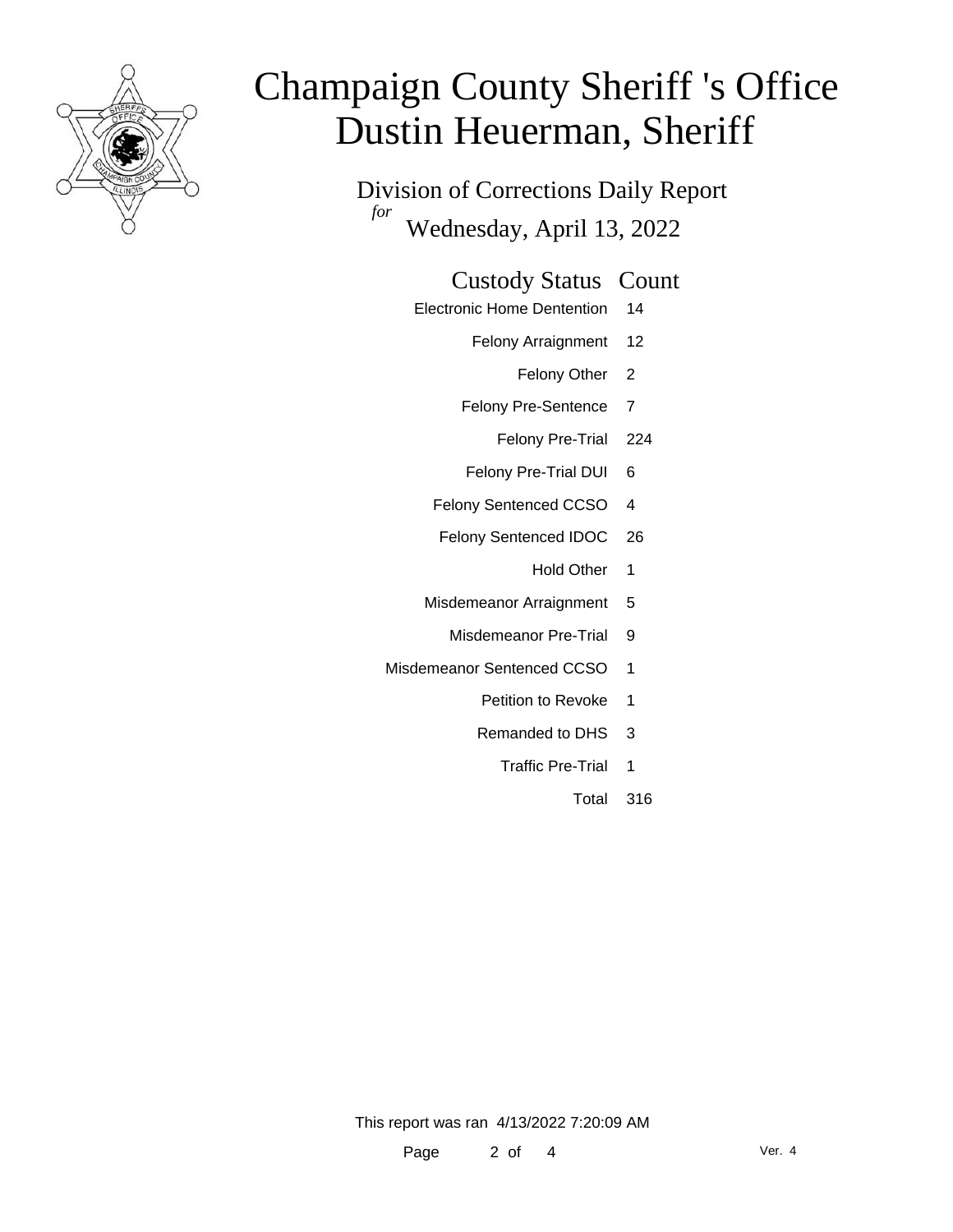

Division of Corrections Daily Report *for* Wednesday, April 13, 2022

### Inmates With Appointments

| Jailing Party Name               | Location    | Number of Records / Node |
|----------------------------------|-------------|--------------------------|
| BENDER, MARQUISE EZEL            | Courtroom K | 1 / Satellite Jail       |
| EDWARDS, GEORGE CORTEZ           | Courtroom A | 1 / Satellite Jail       |
| HADJARAB, YOUCEF FAROUK          | Courtroom K | 1 / Satellite Jail       |
| <b>KRAUS, SIMSON</b>             | Courtroom B | 1 / Satellite Jail       |
|                                  | Courtroom K | 1 / Satellite Jail       |
| LOGAN, SIERRA                    | Courtroom K | 1 / Satellite Jail       |
| LOPEZ-AGUILAR, SERGIO            | Courtroom K | 1 / Satellite Jail       |
| MATA-OROZCO, OLEGARIO            | Courtroom A | 1 / Downtown Jail        |
| MCMULLEN, BETTY ANN              | Courtroom K | 1 / Satellite Jail       |
| <b>MCMULLEN, MARC SEAN</b>       | Courtroom K | 1 / Satellite Jail       |
| PATEL, SANDIPKUMAR HIMMATLAL     | Courtroom K | 1 / Satellite Jail       |
| PHILLIPS, LAMAR DESHAWN          | Courtroom K | 1 / Satellite Jail       |
| RAY-DAVIS, KAMARI DAYVON         | Courtroom A | 1 / Satellite Jail       |
| REYNOLDS, DAVID ALLEN            | Courtroom K | 1 / Satellite Jail       |
| SANDERS, JAZONTAE XR             | Courtroom K | 1 / Satellite Jail       |
| <b>TRAMBLE, TOM MARCUS</b>       | Courtroom A | 1 / Satellite Jail       |
| WHITLOCK, GEORGE ABRAM           | Courtroom B | 1 / Downtown Jail        |
| WILLIAMS, EARDIS ANTONIO, Junior | Courtroom B | 1 / Out of Facility      |
| YOUNG, AARON BLAKE               | Courtroom K | 1 / Satellite Jail       |

### **Transfers**

| FENDERSON, NICHOLLETTE<br>EARLINE | Posted Bond                  | Satellite Jail |
|-----------------------------------|------------------------------|----------------|
| GILYARD, TOMEKIA ROCHELLE         | Posted Bond                  | Satellite Jail |
| LATTIMORE, SHADON RAMOR           | Posted Bond                  | Satellite Jail |
| PALMER, VICTORIA JOY              | Released on Own Recognizance | Satellite Jail |

This report was ran 4/13/2022 7:20:09 AM